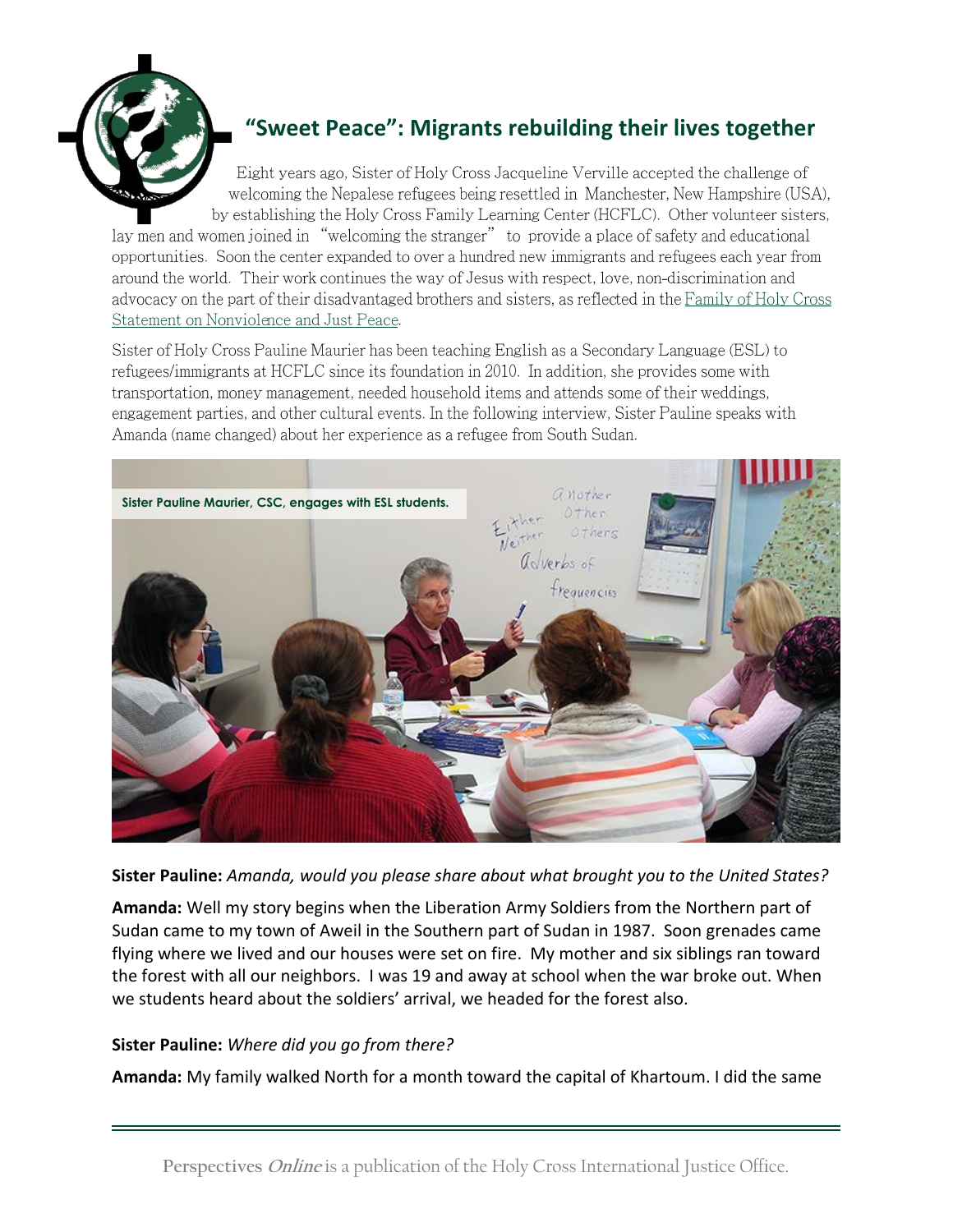and was reunited with them. We lived there six years. I married and had a son while in Khartoum. But soon our lives were at risk. There were many threats and disappearances so we all took a train up toward Egypt. After crossing the border we took a boat up the Nile and stayed at a refugee camp with all the others from S. Sudan.



**Sister Pauline:** *How long did you stay in Eqypt?*

**Amanda:** I lived there for about 10 years. I left my first husband who was alcoholic and I remarried. Then the United Nations arranged

for me, my son and second husband to immigrate to Manchester, N.H. My husband's mother and sister came with us. Soon after we arrived, I separated from this second husband because of his drinking, too. Finding work and being on my own was very hard. Another fellow I met told me there were more jobs in another state so I went there with him. At first it was fine, but then he started to beat me repeatedly. This went on for four years before neighbors called the police who took me to a shelter. The police kept badgering me to press charges but I was so afraid of him that I wouldn't do it. While at the shelter, I became depressed and landed in the psychiatric unit of the neighboring hospital.

### **Sister Pauline:** *Oh, my, Amanda! How did you survive all this?*

**Amanda:** As soon as I was better, I took a bus back to Manchester, NH and my sister-in-law took me in until I could find a factory job and an apartment.

#### **Sister Pauline:** *Now that you are here, how is life for you?*

**Amanda:** Not easy but better. I work the third shift and come to Holy Cross Family Learning Center in the morning so that I can improve my English. But at HCFLC I get more than English.